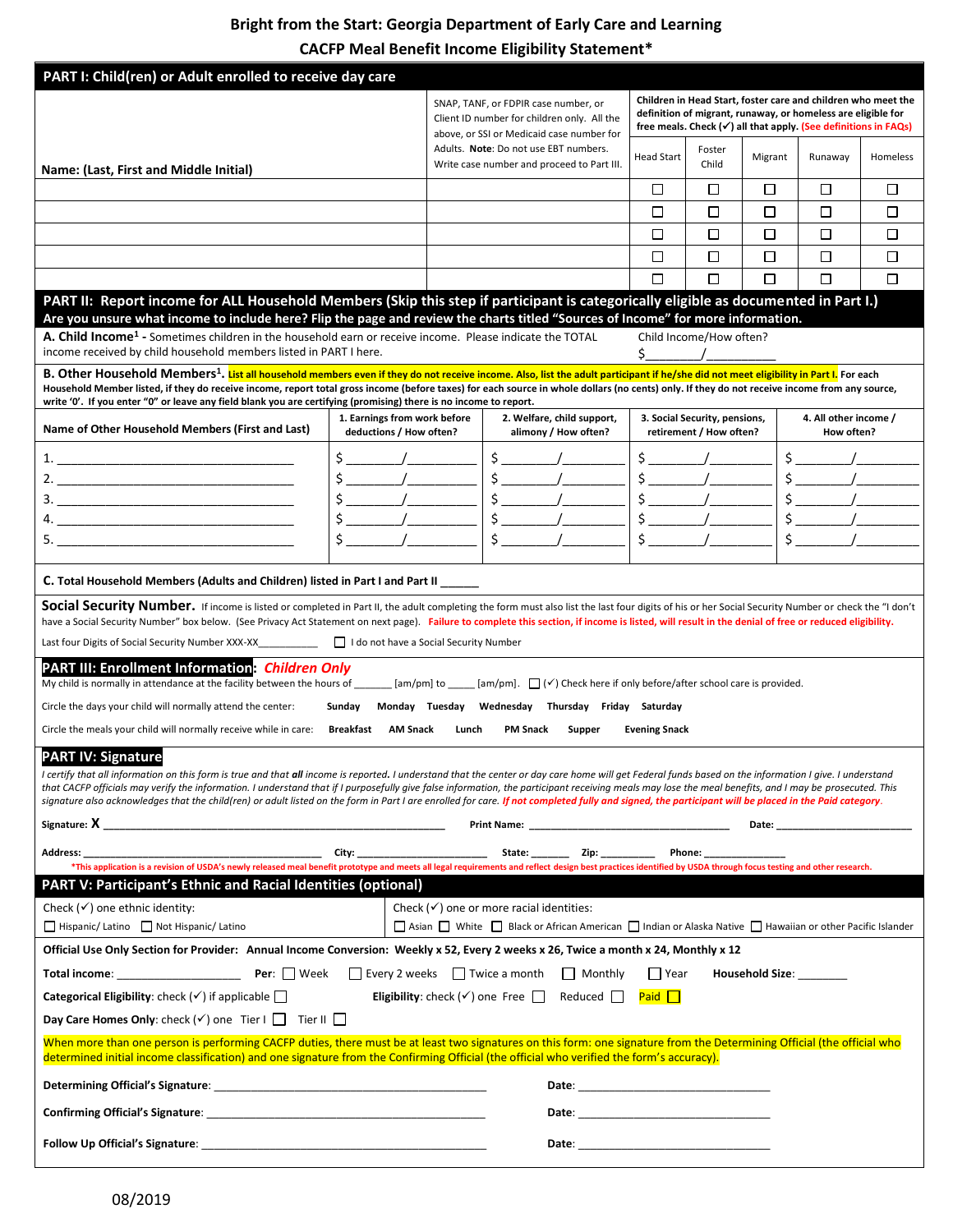The participant in the day care facility may qualify for free or reduced-price meals if your household income falls within the limits on the **Annual Income Eligibility Guidelines**.

| <b>Household Size</b>  | <b>Yearly Income</b>                   |
|------------------------|----------------------------------------|
|                        |                                        |
|                        |                                        |
| 3                      | Please refer to the Income             |
|                        | <b>Eligibility Guidelines that are</b> |
| 5                      | updated annually and                   |
| 6                      | available on DECAL's                   |
|                        | website.                               |
|                        |                                        |
| Each additional person | Add:                                   |

**Privacy Act Statement**: The Richard B. Russell National School Lunch Act requires the information on this application. You do not have to give the information, but if you do not, we cannot approve your child for free or reduced-price meals. You must include the social security of the adult household member who signs the application. The social security number is not required when you apply on behalf of a foster child or you list a Food Stamp, Temporary Assistance for Needy Families (TANF) Program or Food Distribution Program on Indian Reservations (FDPIR) case number for your child or other (FDPIR) identifier or when you indicate that the adult household member signing the application does not have a social security number. We will use your information to determine if your child is eligible for free or reduced-price meals, and for administration and enforcement of the Program.

**Non-discrimination Statement:** In accordance with Federal civil rights law and U.S. Department of Agriculture (USDA) civil rights regulations and policies, the USDA, its Agencies, offices, and employees, and institutions participating in or administering USDA programs are prohibited from discriminating based on race, color, national origin, sex, disability, age, or reprisal or retaliation for prior civil rights activity in any program or activity conducted or funded by USDA.

Persons with disabilities who require alternative means of communication for program information (e.g. Braille, large print, audiotape, American Sign Language, etc.), should contact the Agency (State or local) where they applied for benefits. Individuals who are deaf, hard of hearing or have speech disabilities may contact USDA through the Federal Relay Service at (800) 877-8339. Additionally, program information may be made available in languages other than English.

To file a program complaint of discrimination, complete the [USDA Program Discrimination Complaint Form,](http://www.ocio.usda.gov/sites/default/files/docs/2012/Complain_combined_6_8_12.pdf) (AD-3027) found online at[: http://www.ascr.usda.gov/complaint\\_filing\\_cust.html,](http://www.ascr.usda.gov/complaint_filing_cust.html) and at any USDA office, or write a letter addressed to USDA and provide in the letter all of the information requested in the form. To request a copy of the complaint form, call (866) 632- 9992. Submit your completed form or letter to USDA by mail: U.S. Department of Agriculture, Office of the Assistant Secretary for Civil Rights, 1400 Independence Avenue, SW, Washington, D.C. 20250-9410; fax: (202) 690-7442; or email: [program.intake@usda.gov.](mailto:program.intake@usda.gov)

#### **This institution is an equal opportunity provider.**

**Sources of Income Chart<sup>1</sup>**

| Sources of Income for Children                                    |                                                                                                                                                                               | Sources of Income for Adults                                                                                                                                                                                                     |                                                                                                                                                                             |                                                                                                                                                                                                                                           |  |  |
|-------------------------------------------------------------------|-------------------------------------------------------------------------------------------------------------------------------------------------------------------------------|----------------------------------------------------------------------------------------------------------------------------------------------------------------------------------------------------------------------------------|-----------------------------------------------------------------------------------------------------------------------------------------------------------------------------|-------------------------------------------------------------------------------------------------------------------------------------------------------------------------------------------------------------------------------------------|--|--|
| Sources of Child Income                                           | Example(s)                                                                                                                                                                    | <b>Earnings from Work</b>                                                                                                                                                                                                        | <b>Public Assistance /</b><br>Alimony / Child Support                                                                                                                       | Pensions / Retirement /<br>All Other Income                                                                                                                                                                                               |  |  |
| - Earnings from work                                              | - A child has a regular full or part-time job<br>where they earn a salary or wages                                                                                            | - Salary, wages, cash<br>bonuses<br>- Net income from self-<br>employment (farm or<br>business)<br>If you are in the U.S. Military:<br>- Basic pay and cash bonuses<br>(do NOT include combat pay,<br>FSSA or privatized housing | - Unemployment benefits<br>- Worker's compensation                                                                                                                          | Social Security<br>(including railroad<br>retirement and black lung<br>benefits)<br>- Private pensions or<br>disability benefits<br>- Regular income from<br>trusts or estates<br>- Annuities<br>- Investment income<br>- Earned interest |  |  |
| Social Security<br>- Disability Payments<br>- Survivor's Benefits | - A child is blind or disabled and receives Social<br>Security benefits<br>- A parent is disabled, retired, or deceased, and<br>their child receives Social Security benefits |                                                                                                                                                                                                                                  | - Supplemental Security<br>Income (SSI)<br>- Cash assistance from<br>State or local<br>government<br>- Alimony payments<br>- Child support payments<br>- Veteran's benefits |                                                                                                                                                                                                                                           |  |  |
| -Income from person outside the household                         | - A friend or extended family member<br>regularly gives a child spending money                                                                                                |                                                                                                                                                                                                                                  |                                                                                                                                                                             |                                                                                                                                                                                                                                           |  |  |
| -Income from any other source                                     | - A child receives regular income from a<br>private pension fund, annuity, or trust                                                                                           |                                                                                                                                                                                                                                  | - Strike benefits                                                                                                                                                           | - Rental income<br>- Regular cash payments<br>from outside household                                                                                                                                                                      |  |  |

#### **INSTRUCTIONS**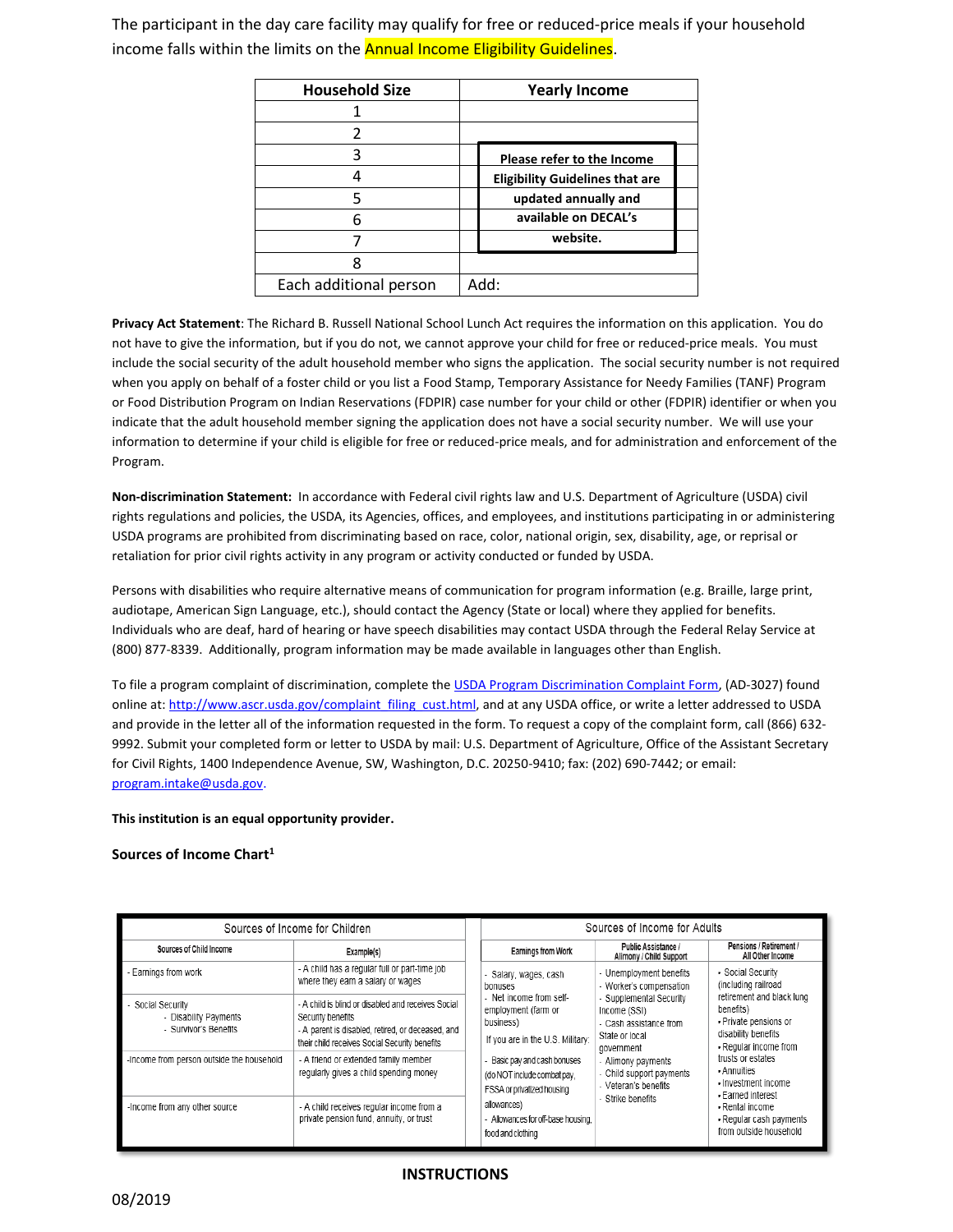#### **Households that receive SNAP, TANF, FDPIR, SSI or Medicaid: Complete the following:**

Part I: For family day care home and child care center, list participant's name and a **SNAP**, TANF, or FDPIR case number. For adult day care, list participant's name and a SNAP, TANF, FDPIR, SSI or Medicaid case number. **Note: foster children (children placed in the household by the court system) can be included in this section. A separate form is no longer needed for foster children. Note:** Children in Foster care, enrolled in Head Start and children who meet the definition of Homeless, Migrant or Runaway are eligible for free meals. Please refer to the Q&A section for a definition of each free categorical eligibility.

#### **Part II:** Skip this part.

**Part III**: Child care centers only. Provide the normal days and hours your child is in attendance in the center and indicate the meals he/she normally receives while in care.

Part IV: Sign the form. A Social Security Number is not necessary.

Part V: Answer this question if you choose to.

#### **All other Households, including WIC households, complete the following:**

**Part I:** For family day care home, child care center or adult day care, list participant's name.

Part II: To report total household income from last month, complete the following:

**A- Child Income**: Please indicate the TOTAL income received by **Child** household members listed in PART I. Please list any child income and how often it is received in this section.

**B** – **Adult Income:** List the first and last name of each **Adult** person living in your household as an economic unit. You must indicate yourself and all other adult members living with you. In the case of an adult participant, the adult participant, and if residing with the adult participant, the spouse and dependent(s) of the adult participant should be listed here as well. Attach another sheet if necessary.

**List Gross Income.** Next to each person's name, list each type of income received last month, and how often it was received.

**B-Column 1**: List the gross income each person earned from work. This is not the same as take-home pay. Gross income is the amount earned before taxes and other deductions. The amount should be listed on your pay stub, or your boss can tell you. Next to the amount, write how often the person got it (weekly, every other week, twice a month, or monthly).

**B-Column 2:** List the amount each person got last month from welfare, child support, alimony.

**B-Column 3**: List Social Security, pensions, and retirement.

**B-Column 4**: List all other income sources including Worker's Compensation, unemployment, strike benefits, Supplemental Security Income (SSI), Veteran's benefits IVA benefits), disability benefits, regular contributions from people who do not live in your household. Report net income from self-owned businesses, farming, or rental income. Next to the amount, write how often the person got it. If you are in the Military Housing Privatization Initiative do not include this housing allowance.

**Social Security Number:** If income is listed or completed in Part II, the adult completing the form must also list the last four digits of his or her Social Security Number or mark the "I don't have a Social Security Number" box.

**If no income:** If the person does not receive income from any source, write "0". If "0" is entered or any income field are blank, the person is certifying that there is no income to report.

**C – Total Household Members. Please list the total number of all household members (children and adults) in this section.**

**Part III**: Child care centers only. Provide the normal days and hours your child is in attendance in the center and indicate the meals he/she normally receives while in care.

Part IV: An adult household member must complete this section completely and then sign the form. Please refer back to Part II to ensure the last four digits of his/her social security number have been recorded or the box has been marked if he/she does not have one.

Part V: Answer this question if you choose to.

**Privacy Act Statement**: This explains how we use the information you give us.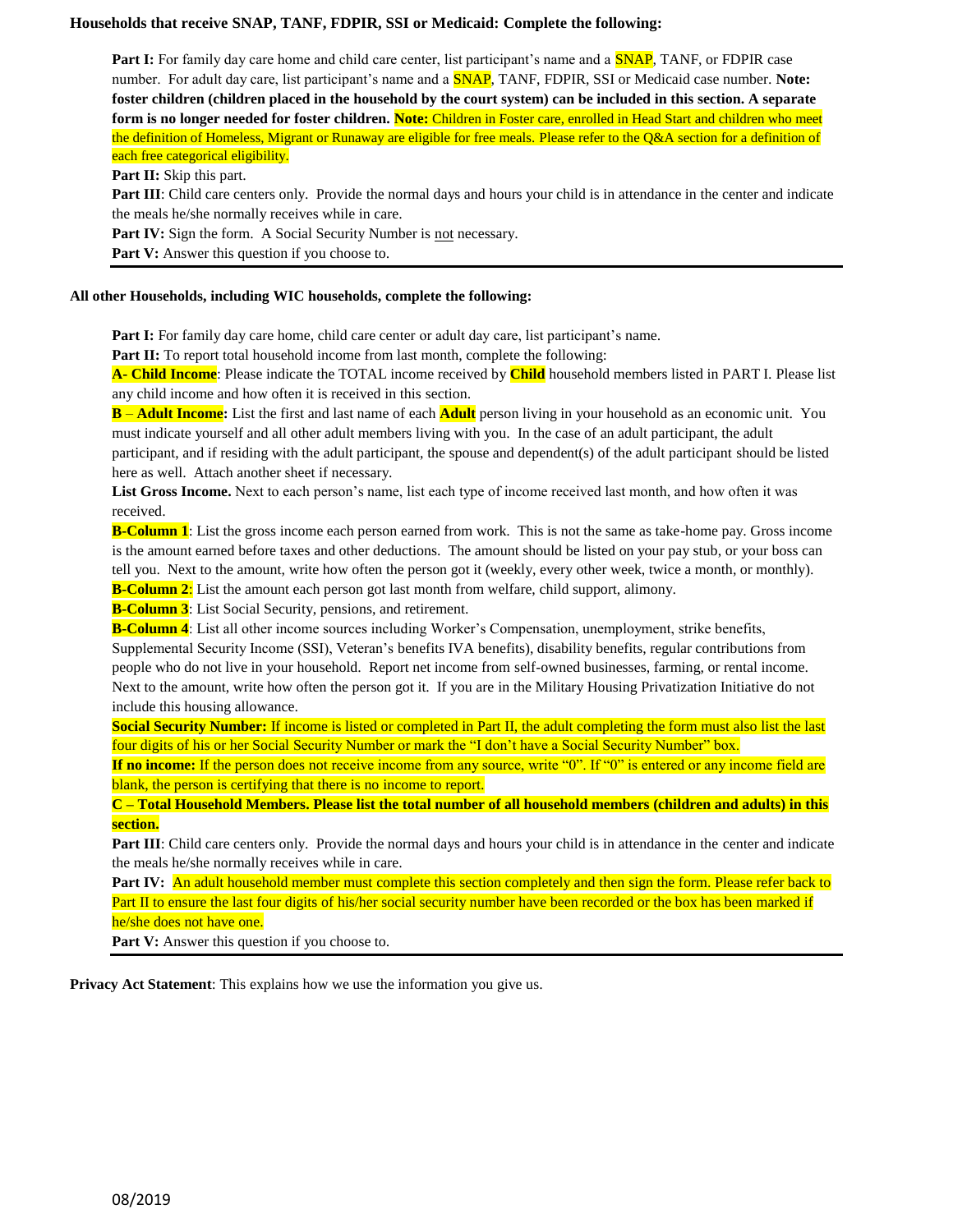### **The Child and Adult Care Food Program**

#### **Income Eligibility Statement Form and Supporting Documents**

The United States Department of Agriculture (USDA) issued revised Income Eligibility Statements (IES) and other required forms to all state agencies to disseminate to institutions participating in the Child and Adult Care Food Program (CACFP). The newly revised IES package includes the following: IES form and instructions, reduced income guidelines template with privacy and non-discrimination statement, Sharing Information with Medicaid/SCHIP letter, sample house-hold letters based on program type, and template letters to use when verifying income and reporting the results of the verification. This newly revised IES application conforms to USDA's newly released prototypes and therefore meet all legal requirements and reflect design best practices identified by USDA through focus testing and other research.

The revised IES package and supporting documents is available at [http://www.decal.ga.gov/BftS/FormList.aspx?cat=CACFP.](http://www.decal.ga.gov/BftS/FormList.aspx?cat=CACFP)

### **Frequently Asked Questions**

### **Q. What information do I issue to parents?**

**A.** Institutions and facilities should issue the IES form, reduced income guidelines with the privacy and non-discrimination statement, appropriate household letter, and the Sharing Information with Medicaid/SCHIP letter to parents/guardians of children/adults participating in the CACFP.

# **Q. Can centers/day care homes require parents/guardians to complete the IES form as part of the enrollment package?**

**A.** Centers/day care homes can **request** that parents/guardians complete the form as part of the enrollment process, but centers should **not require** parents/guardians to complete the form nor should they have policies/practices in place that negatively impacts the prospective/current participant's enrollment if the parent declines or fails to complete or submit the form. This action would be in violation of the Program.

### **Q. Why is it necessary to issue the Sharing Information with Medicaid/SCHIP letter to parents?**

**A.** Parents/guardians that do not wish to have their information shared with either Medicaid or SCHIP must complete the form and return to facility. Otherwise and when requested by Bright from the Start or the United States Department of Agriculture (USDA), parent/guardian information will be shared with Medicaid/SCHIP.

## **Q. Is it necessary to have three official's signatures on the new IES form-especially when the center is an independent center with only one staff person managing the CACFP?**

**A.** No. Only one signature is required for Independent centers with only one staff person responsible for managing the CACFP. However, institutions with more than one person managing the CACFP, and center and administrative sponsors are required to have a minimum of two signatures: **determining official and confirming official**.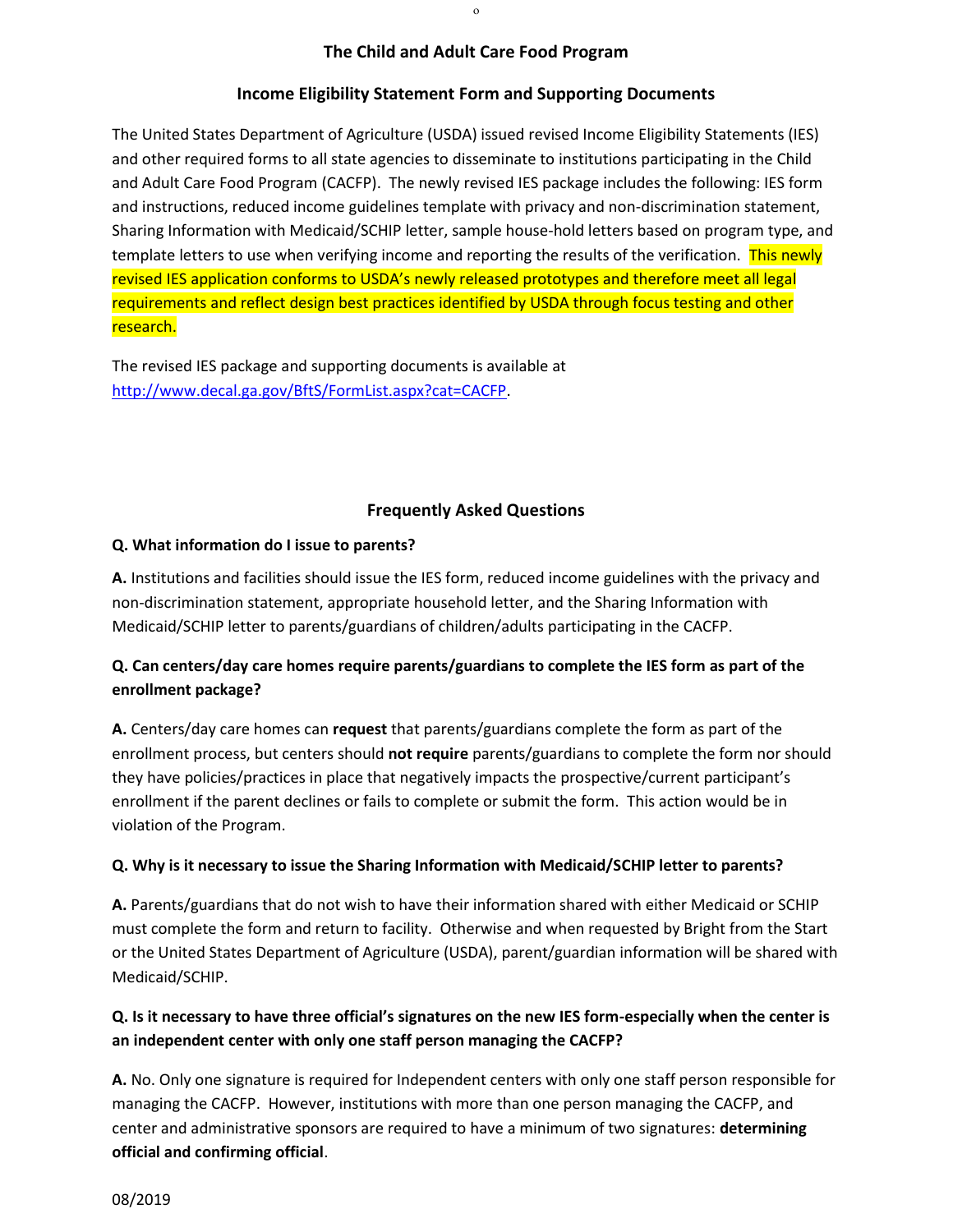## **Q. What is the purpose of having a determining and confirming official signature?**

**A.** The confirming official will review the form and ensure accuracy and completeness. IES forms are considered current and valid until the last day of the month in which the form was dated on year earlier. The date to be used to make this determination is the date in which the sponsor or institution official signs the IES form to certify eligibility of the participant.

## **Q. How long is the IES form considered current and valid?**

**A.** IES forms are considered current and valid until the last day of the month in which the form was dated one year previously. The date used to make this determination is the date in which the sponsor/ independent center official or parent/guardian signs the IES form. CACFP institutions and SFSP sponsors must decide which date they will use as the effective date and apply this date to all income eligibility forms submitted on behalf of all participants. CACFP institutions and SFSP sponsors are required to complete the **Income Eligibility - Effective Date Option Form.** In addition, institutions must indicate the options chosen in Section VIII. Recordkeeping (Item #2) of their Management Plan.

This means that sponsor and independent center officials should not request parent/guardians to complete IES forms at a specific frequency (e.g. start of each school year, every June, etc.). Request made by the sponsor or independent center official for IES form completion should be based solely on the expiration date of the IES forms.

## **Q. Do I send a report to Bright from the Start listing parent/guardians that want their information shared with Medicaid/SCHIP?**

**A.** No. When instructed by USDA, Bright from the Start will request and collect data from institutions.

## **Q. Can this form be used for children in childcare facilities and adults in adult daycare facilities?**

**A.** Yes.

## **Q. Can siblings be listed on one form?**

**A**. Yes. Siblings from the same household can be listed on one form as long as there is space available.

### **Q. When do I verify parent/guardian income?**

**A.** At the request of the United States Department of Agriculture (USDA), Bright from the Start, or any of its agents.

### **Q. Where can I get copies of the IES form and supporting documents?**

**A.** Access Bright from the Start's webpage at <http://www.decal.ga.gov/BftS/FormList.aspx?cat=CACFP>

# **Q. Can I still participate in the CACFP if parents do not complete the IES form or do not return the form to my center?**

**A.** Yes. However, children that do not have IES forms on file must be placed in the "**paid**" category on the roster, which will effect monthly reimbursement. Centers that are using the IES form to capture annual enrollment information will be required to use an alternate enrollment form that captures at a minimum the name of the child, normal hours and days of care and meals the child usually receives while in attendance.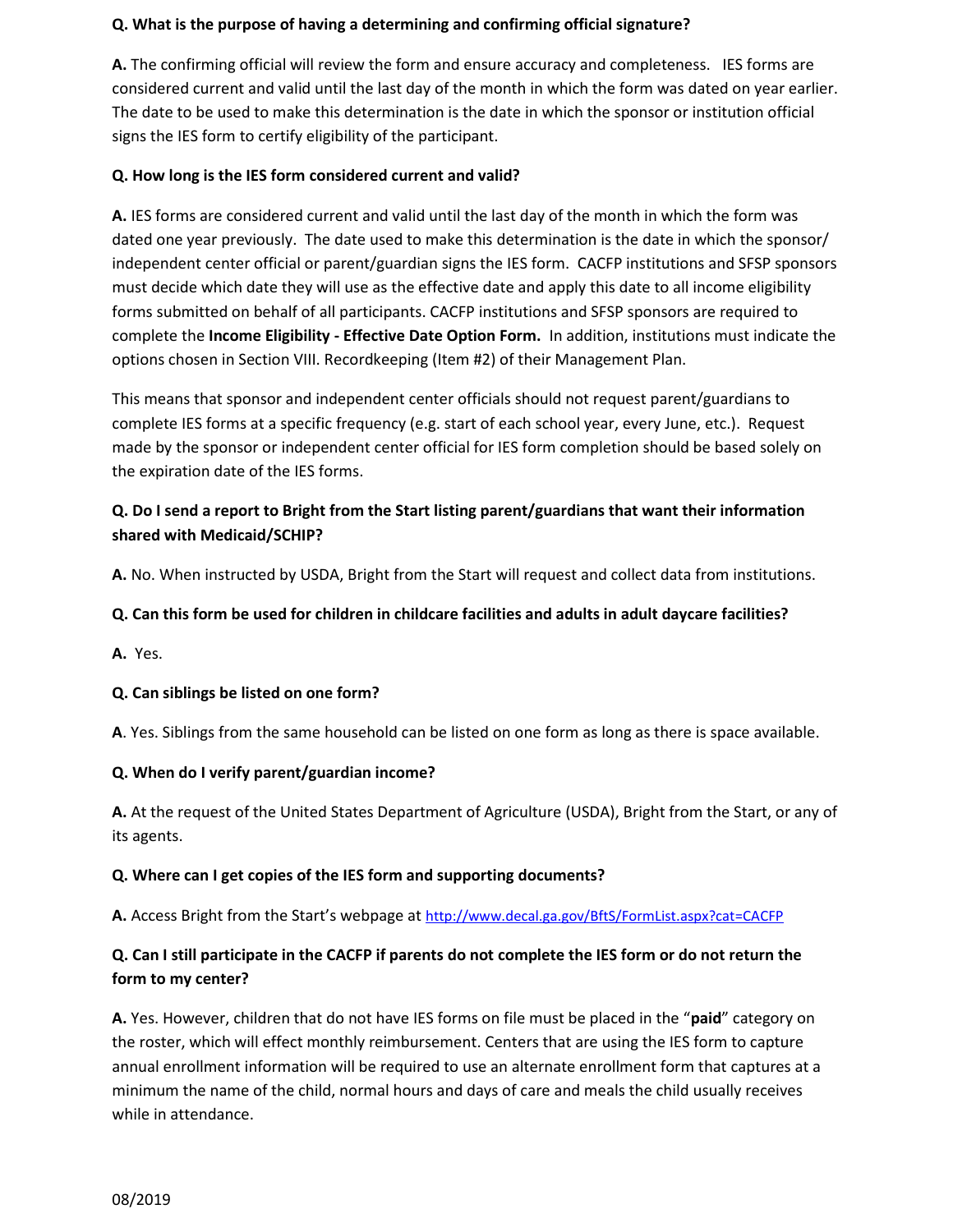# **Q. What if the form is completed by the parent but is not signed and dated by the sponsor or independent official. Is the form valid?**

**A.** The form would neither be current nor valid for free or reduced price meals since the signature and date of the sponsor or independent official is the certification of the eligibility of the participant.

## **Q. Are households required to report changes in circumstances?**

**A.** No, Public Law 108-265 modified the requirements related to reporting changes in income during the period of eligibility covered by the application. Households are not required to report changes in circumstances, such as increase in income, a decrease in household size, or when the household is no longer certified eligible for benefits through Supplemental Nutrition Assistance Programs (SNAP) or Temporary Assistance for Needy Families (TANF).

## **Q. Are temporary approvals (45 days) still required when no income is reported?**

**A.** No. Temporary approvals previously provided for short term assistance, such as when a household experienced a temporary income reduction or when no income was reported have been eliminated, are no longer required. Now, year-long eligibility includes households that report no income on their IES forms.

## **Q. Can parents list some but not all of the household income received?**

**A.** No, the IES form requests all the household income including the frequency. By signing the IES form the parent/guardian certifies that all the information on the form is true and that all income is reported and that they understand that the center or day care home will receive Federal funds based on the information listed by the parent/guardian.

# **Q. Do children participating in Head Start or Early Head Start need to complete additional income eligibility forms to qualify for free meals?**

**A.** Children enrolled in federal and state-funded Head Start or Early Head Start Programs are categorically eligible to receive free meal benefits without further application or eligibility determination. Categorical eligibility means Meal Benefit Forms are not required.

Eligibility determinations for the CNPs are made on an annual basis. As long as the child is enrolled in Head Start or Early Head Start at the time the annual eligibility determination is made, all reimbursable meals served to that child may be claimed at the free rate.

Institutions, sponsors, and school food authorities may establish eligibility of all Head Start enrollees through documentation provided by the Head Start program. Forms of acceptable documentation include:

- o Approved Head Start application
- o Statement of Head Start enrollment
- o List of participants from a Head Start official

**Q. If a child who is eligible for Head Start benefits also attends a child care center or day care home, is the child automatically eligible for free CACFP meals at the child care facility without further application or eligibility determination?**

**A.** Yes. All CACFP reimbursable meals served to children enrolled in Head Start or Early Head Start may be claimed at the free rate by child care centers or at Tier I rates in day care homes in which they are enrolled. Documentation of acceptable Head Start eligibility must be maintained.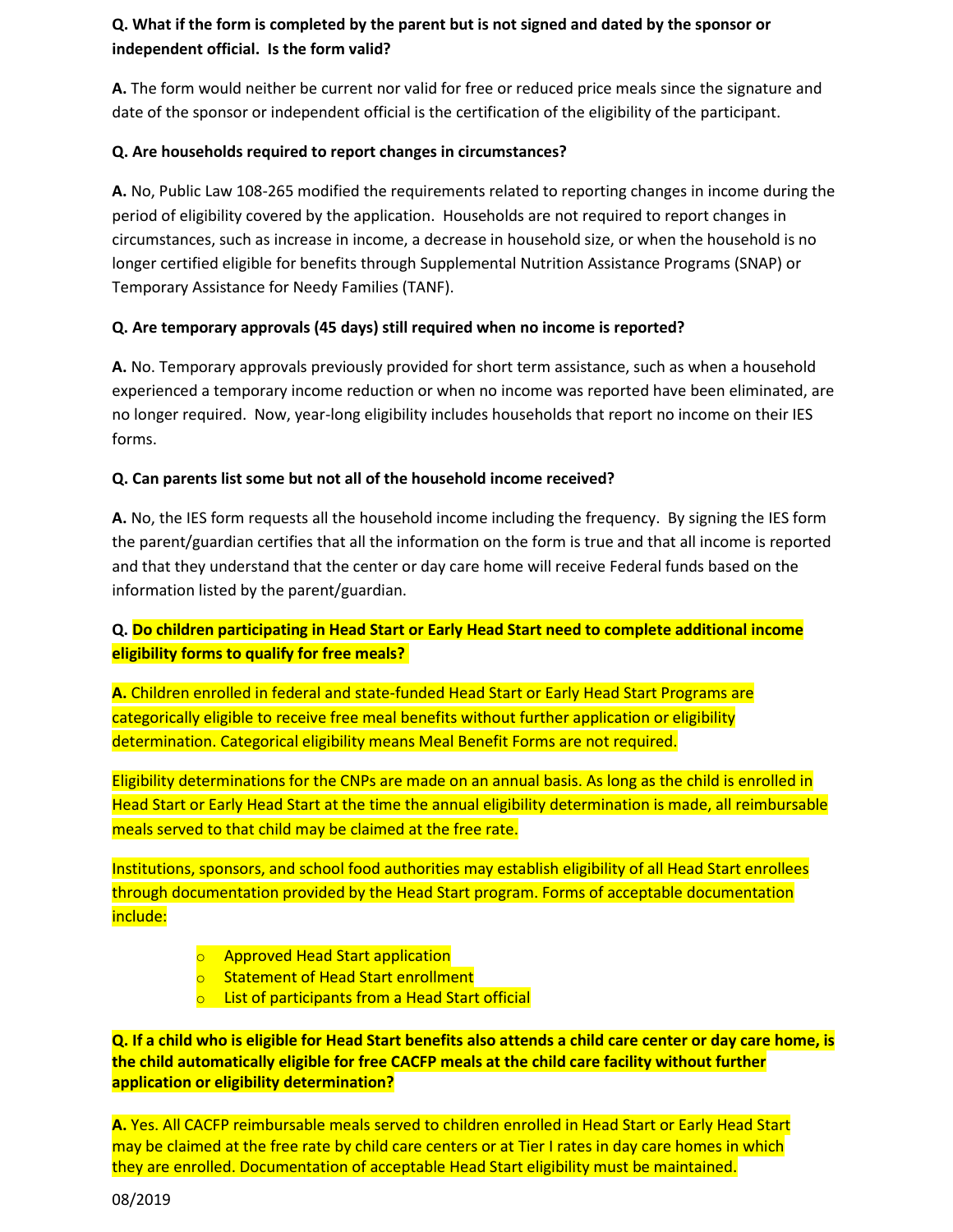**Q. Are the siblings or other children who are members of a Head Start child's household also automatically eligible for free meals without further application?**

**A.** Only children enrolled in Head Start are categorically eligible. Categorical eligibility based on Head Start enrollment does not extend to all children in the same household.

**Q. Can a day care home document its eligibility for Tier I reimbursement based on the provider's own child's enrollment in a Head Start program?**

**A.** The Improving Head Start for School Readiness Act of 2007 (Public Law 110-134) extended categorical eligibility only to children enrolled in Head Start; therefore, a child's Head Start enrollment does not extend to the provider.

**Q. Are children who are enrolled in Head Start, but who are members of households that are above the Head Start income eligibility requirements, still eligible for CACFP meals at the free rate?**

**A.** Yes. All reimbursable meals served to children enrolled in Head Start may be claimed at the free rate. Head Start serves primarily children from families with household incomes at or below the federal poverty level. However, a small proportion of children in families with household incomes above the poverty level may also be served.

Public Law 110-134 amended sections 9(b)(12)(A)(iii) and 17(c)(5) of the Richard B. Russell National School Lunch Act to make any child enrolled in Head Start categorically eligible for free meals without further application or eligibility determination.

**Q. Are children enrolled in state-funded prekindergarten programs eligible for free meals?**

**A.** Children participating in state-funded prekindergarten programs are not automatically eligible for free meals. In California, the income eligibility requirements for state-funded preschools are less stringent than the requirements for the Head Start Program. Therefore, determinations of eligibility for free meals for participants must be made on an individual basis.

**Section 107 of the Child Nutrition and WIC Reauthorization Act of 2004 (Act) amended section 9(b) of the Richard B. Russell National School Lunch Act to make runaway, homeless and migrant children categorically eligible for free meal benefits under the National School Lunch and School Breakfast Programs and is effective July 1, 2004.**

#### **Q. What is the definition of homeless?**

**A.** The term "homeless children" has the meaning given to "homeless children and youths" in section 725(2) of the McKinney-Vento Homeless Assistance Act (42 U.S.C. 11434a(2)).

"Homeless children" means:

- 1. Individuals who lack a fixed, regular, and adequate nighttime residence; and
- 2. Includes
	- a. Children and youths who are sharing the housing of other persons due to loss of housing, economic hardship, or a similar reason; are living in motels, hotels, trailer parks, or camping grounds due to lack of alternative adequate accommodations; are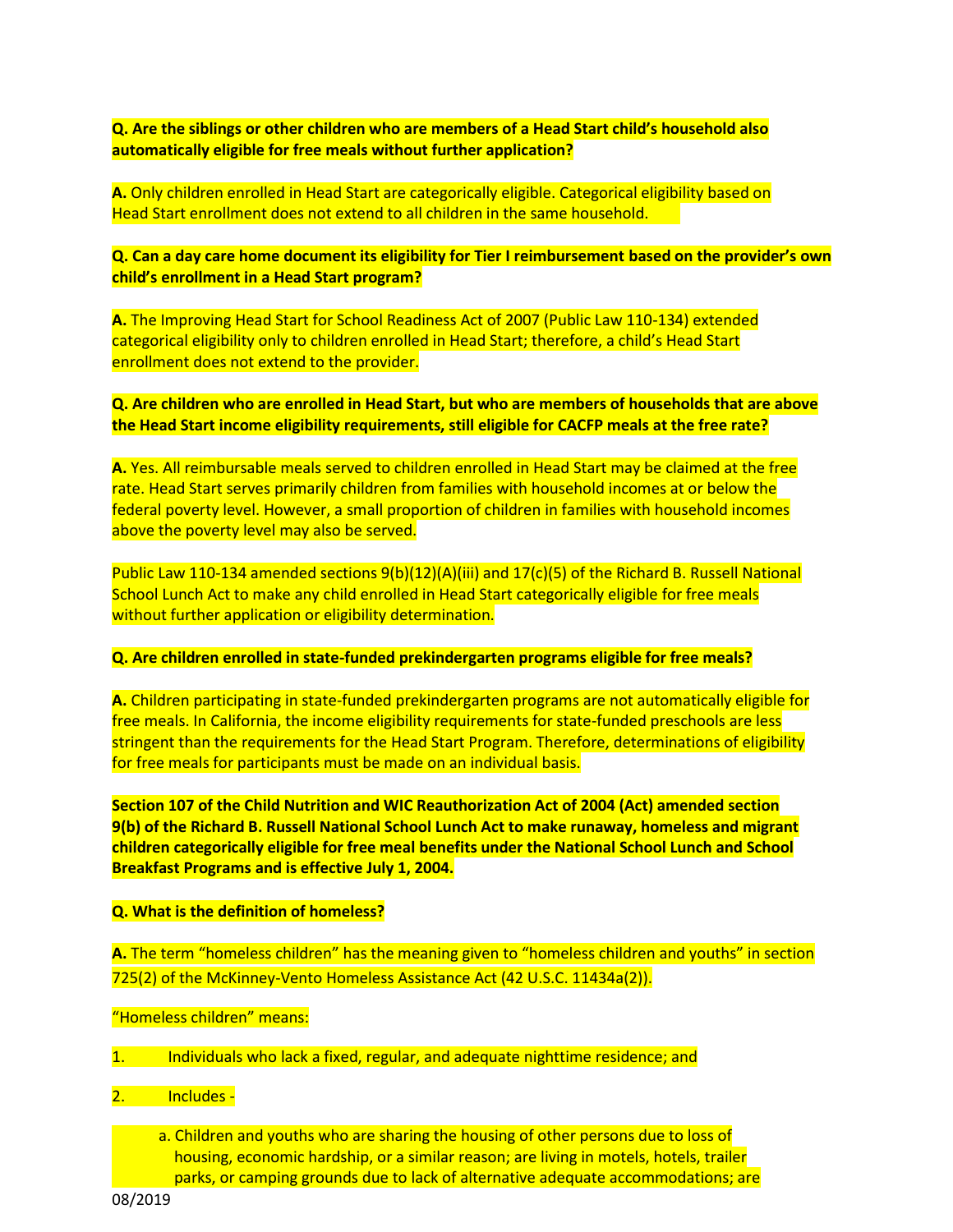living in emergency or transitional shelters; are abandoned in hospitals; or are awaiting foster care placement;

- b. Children and youths who have a primary nighttime residence that is a public or private place not designed for or ordinarily used as a regular sleeping accommodation for human beings;
- c. Children and youths who are living in cars, parks, public spaces, abandoned buildings, substandard housing, bus or train stations, or similar settings; and
- d. Migratory children who qualify as homeless because they are living in circumstances described in a-c above.

### **Q. What is the definition of migrant?**

**A.** Migrant family means, for purposes of CACFP eligibility, a family with children under the age of compulsory school attendance who changed their residence by moving from one geographic location to another, either intrastate or interstate, within the preceding two years for the purpose of engaging in agricultural work and whose family income comes primarily from this activity.

#### **Q. What is the definition of runaway youth?**

**A.** The term "runaway", used with respect to a youth, means an individual who is less than 18 years of age and who absents himself or herself from home or a place of legal residence without the permission of a parent or legal guardian. [https://definitions.uslegal.com/r/runaway-youth](https://definitions.uslegal.com/r/runaway-youth.)

### **Q. What is the definition of Foster care?**

**A.** Foster care means 24-hour substitute care for children placed away from their parents or guardians and for whom the state agency has placement and care responsibility. This includes, but is not limited to, placements in foster family homes, foster homes of relatives, group homes, emergency shelters, residential facilities, child-care institutions, and pre-adoptive homes. A child is in foster care in accordance with this definition regardless of whether the foster care facility is licensed and payments are made by the state or local agency for the care of the child, whether adoption subsidy payments are being made prior to the finalization of an adoption, or whether there is federal matching of any payments that are made.